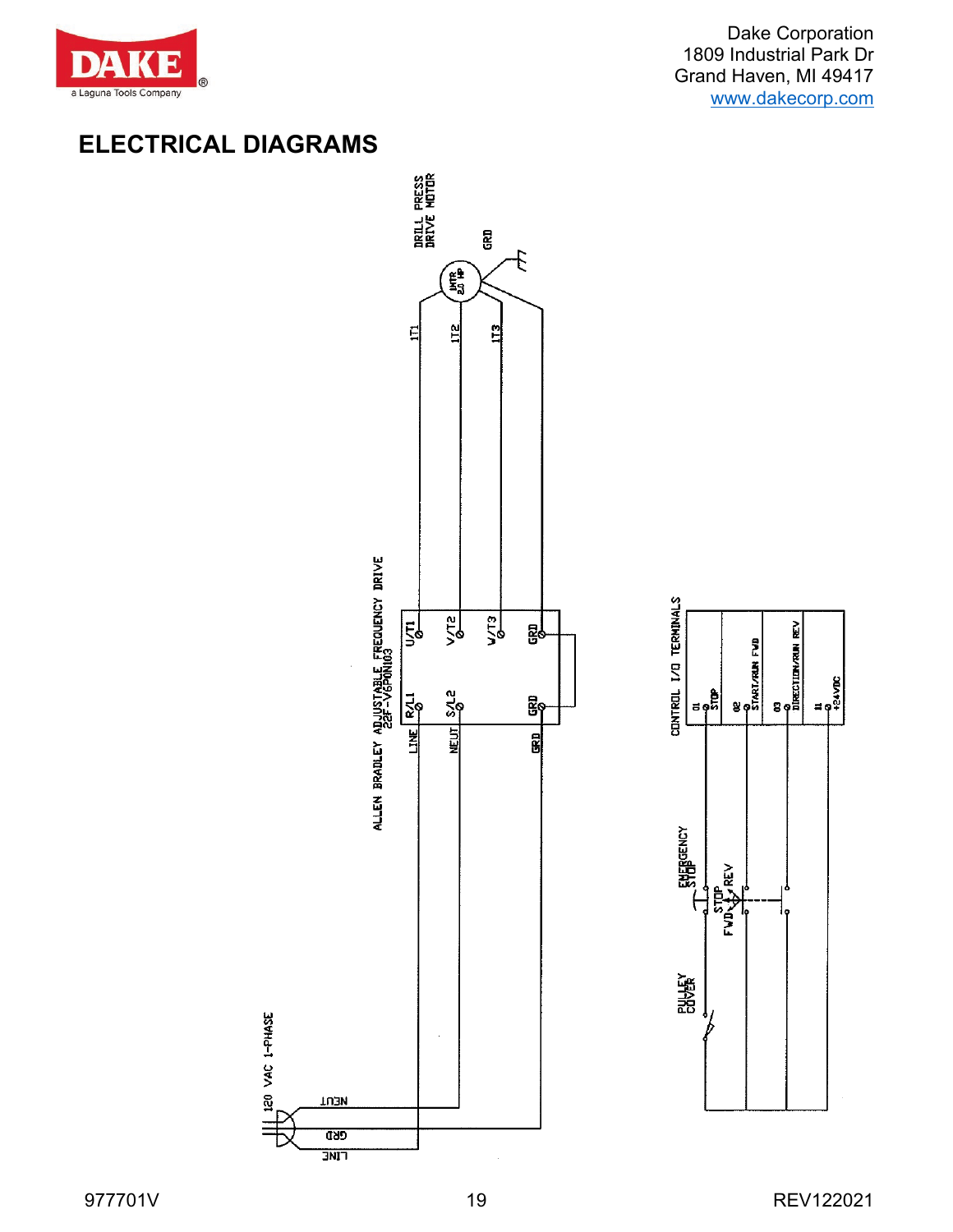

## **EXPLODED VIEWS & PARTS LISTS**

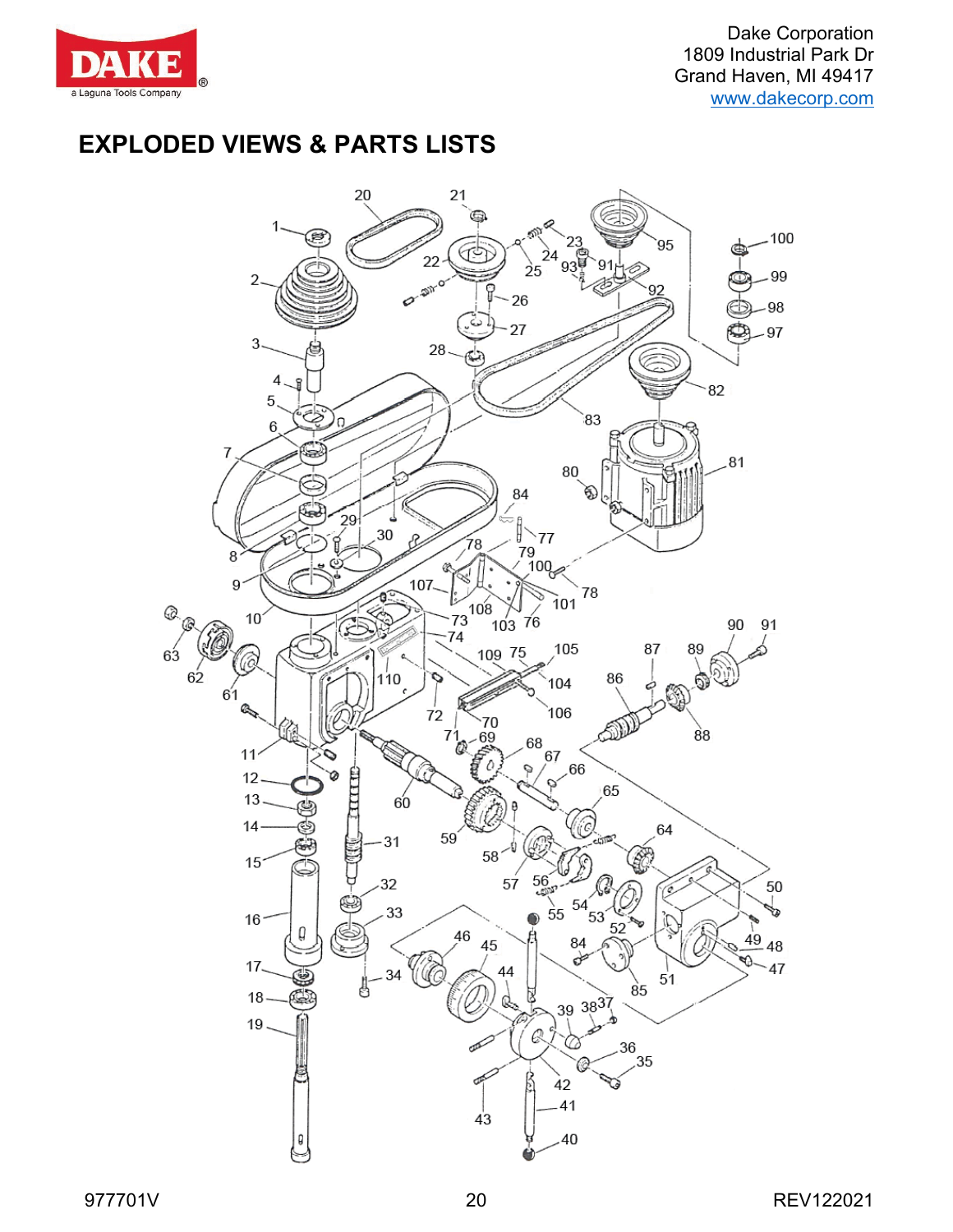| <b>Dake Corporation</b><br>1809 Industrial Park Dr |
|----------------------------------------------------|
| Grand Haven, MI 49417                              |
| www.dakecorp.com                                   |
|                                                    |

| 977701V | ົາ | REV122021 |
|---------|----|-----------|
|         |    |           |

| <b>Item</b><br>No. | <b>Part Description</b>    | Part No.           | <b>Item</b><br>No. | <b>Part Description</b> | <b>Part No</b> |
|--------------------|----------------------------|--------------------|--------------------|-------------------------|----------------|
| $\mathbf{1}$       | <b>Nut</b>                 |                    | 40                 | Knob                    |                |
| $\overline{2}$     | <b>Spindle Pulley</b>      | 301088             | 41                 | Handle                  | 303872         |
| 3                  | <b>Insert Pulley Shaft</b> | 302218             | 42                 | <b>Handle Base</b>      | 303876         |
| 4                  | C-Ring                     |                    | 43                 | Pin                     |                |
| 5                  | <b>Ring</b>                |                    | 44                 | <b>Lock Screw</b>       |                |
| 6                  | Bearing 6203Z              | 300987             | 45                 | <b>Scale Sleeve</b>     | 301071         |
| 7                  | Ring                       |                    | 46                 | Clutch                  |                |
| 8                  | <b>Bearing</b>             |                    | 47                 | <b>Block</b>            |                |
| 9                  | <b>Snap Ring</b>           |                    | 48, 49             | <b>Pin</b>              |                |
| 10                 | <b>Pulley Cover</b>        | 303889             | 50                 | <b>Hex Screw</b>        |                |
| 11                 | Head                       | 303675             | 51                 | <b>Gear Box</b>         |                |
| 12                 | <b>Rubber Pad</b>          |                    | 52                 | <b>Screw</b>            |                |
| 13                 | <b>Nut</b>                 |                    | 53                 | <b>Fixed Plate</b>      |                |
| 14                 | <b>Nut</b>                 |                    | 54                 | C-Ring                  |                |
| 15                 | Bearing 6006Z & 6208Z      | 303860 &<br>303861 | 55                 | Spring                  |                |
| 16                 | Quill (2.42")              | 303859             | 56                 | <b>Clutch Claw</b>      |                |
| 17                 | <b>Thrust Bearing</b>      | 303862             | 57                 | <b>Clutch Claw Base</b> |                |
| 18                 | <b>Bearing</b>             | 303863             | 58                 | Pin                     |                |
| 19                 | Spindle                    | 301099             | 59                 | <b>Gear Clutch</b>      |                |
| 20                 | <b>Belt</b>                | 301093             | 60                 | <b>Pinion Shaft</b>     |                |
| 21                 | Snap Ring                  |                    | 61                 | <b>Spring Cap Base</b>  |                |
| 22                 | Pulley                     |                    | 62                 | Spring & Cap            |                |
| 23                 | <b>Set Screw</b>           |                    | 63                 | <b>Nut</b>              |                |
| 24                 | Spring                     |                    | 64                 | <b>Gear Bevel</b>       |                |
| 25                 | Ball                       |                    | 65                 | <b>Gear Bevel Base</b>  |                |
| 26                 | <b>Bolt</b>                |                    | 66, 67 Key         |                         |                |
| 27                 | Cover                      |                    | 68                 | Gear                    |                |
| 28                 | <b>Bearing</b>             |                    | 69                 | C-Ring                  |                |
| 29                 | <b>Button Head Screw</b>   |                    | 70                 | <b>Nut</b>              | 43938          |
| 30                 | Washer                     |                    | 71                 | <b>Set Screw</b>        | 302761         |
| 31                 | Worm Shaft (Vertical)      |                    | 74                 | Can                     |                |
| 32                 | <b>Bearing</b>             |                    | 75                 | <b>Adjusting Rod</b>    | 87391          |
| 33                 | Cover                      |                    | 76                 | Handle                  | 554            |
| 34                 | <b>Bolt</b>                |                    | 77                 | Hinge Pin               | 87388          |
| 35                 | <b>Bolt</b>                |                    | 78                 | M14-2.0 x 150mm         | 302757         |
| 36                 | Washer                     |                    | 81                 | Motor                   | 300996         |
| 37                 | Lock Handle                |                    | 82                 | <b>Motor Pulley</b>     | 302749         |
| 38                 | <b>Lock Handle</b>         |                    | 83                 | <b>Belt</b>             | 302748         |
| 39                 | Lock Handle                |                    | 84                 | <b>Hitch Pin</b>        | 302760         |

| 'art No.          | Item<br>No. | <b>Part Description</b> | Part No. |
|-------------------|-------------|-------------------------|----------|
|                   | 40          | Knob                    |          |
| 301088            | 41          | Handle                  | 303872   |
| 802218            | 42          | <b>Handle Base</b>      | 303876   |
|                   | 43          | Pin                     |          |
|                   | 44          | <b>Lock Screw</b>       |          |
| 300987            | 45          | <b>Scale Sleeve</b>     | 301071   |
|                   | 46          | Clutch                  |          |
|                   | 47          | <b>Block</b>            |          |
|                   | 48, 49      | Pin                     |          |
| 303889            | 50          | <b>Hex Screw</b>        |          |
| 303675            | 51          | Gear Box                |          |
|                   | 52          | <b>Screw</b>            |          |
|                   | 53          | <b>Fixed Plate</b>      |          |
|                   | 54          | C-Ring                  |          |
| 03860 &<br>303861 | 55          | Spring                  |          |
| 303859            | 56          | <b>Clutch Claw</b>      |          |
| 303862            | 57          | <b>Clutch Claw Base</b> |          |
| 303863            | 58          | Pin                     |          |
| 301099            | 59          | <b>Gear Clutch</b>      |          |
| 301093            | 60          | <b>Pinion Shaft</b>     |          |
|                   | 61          | Spring Cap Base         |          |
|                   | 62          | Spring & Cap            |          |
|                   | 63          | <b>Nut</b>              |          |
|                   | 64          | <b>Gear Bevel</b>       |          |
|                   | 65          | <b>Gear Bevel Base</b>  |          |
|                   | 66, 67      | Key                     |          |
|                   | 68          | Gear                    |          |
|                   | 69          | C-Ring                  |          |
|                   | 70          | <b>Nut</b>              | 43938    |
|                   | 71          | <b>Set Screw</b>        | 302761   |
|                   | 74          | Can                     |          |
|                   | 75          | <b>Adjusting Rod</b>    | 87391    |
|                   | 76          | Handle                  | 554      |
|                   | 77          | Hinge Pin               | 87388    |
|                   | 78          | M14-2.0 x 150mm         | 302757   |
|                   | 81          | Motor                   | 300996   |
|                   | 82          | <b>Motor Pulley</b>     | 302749   |
|                   | 83          | <b>Belt</b>             | 302748   |
|                   | 84          | <b>Hitch Pin</b>        | 302760   |

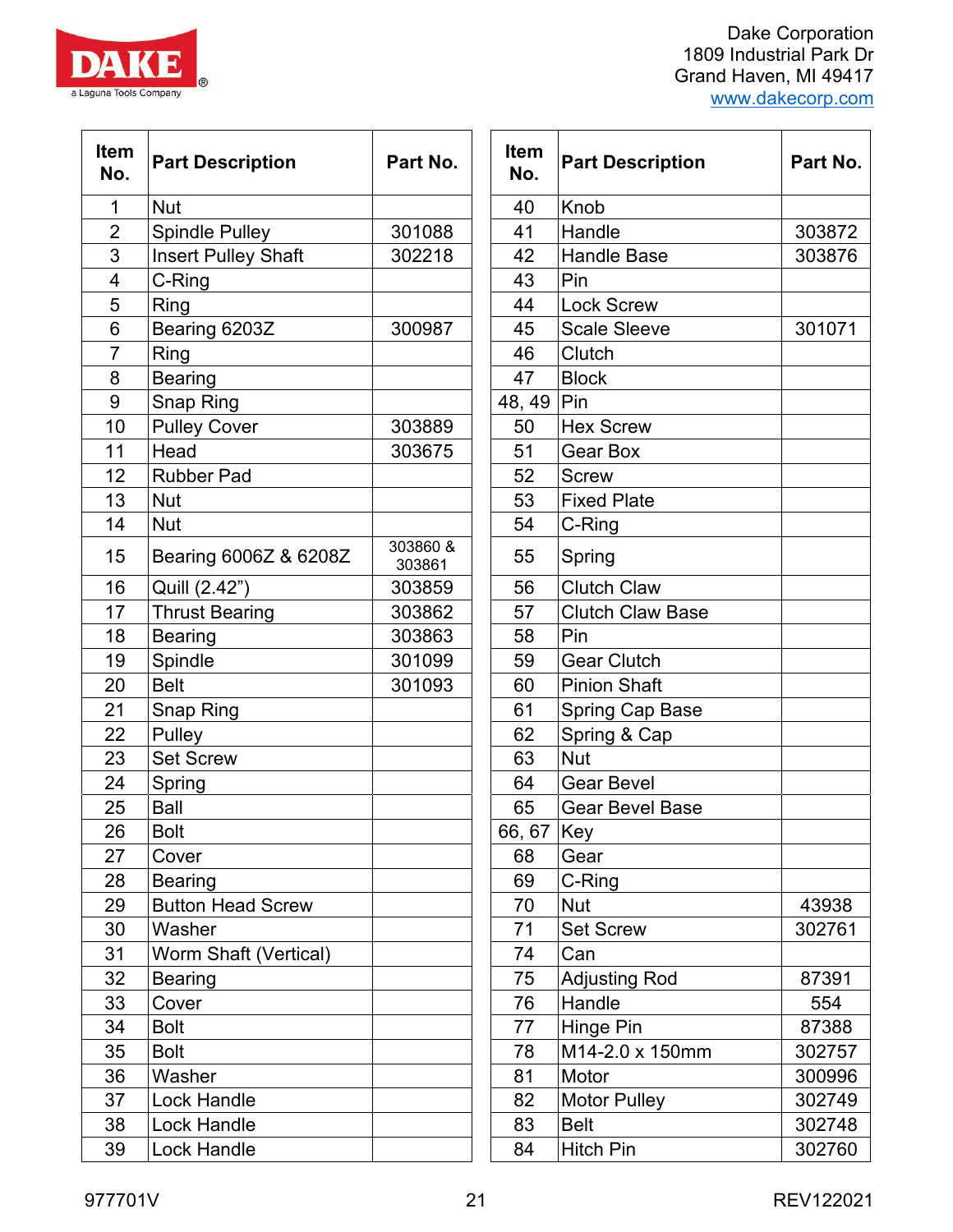

| Item<br>No. | <b>Part Description</b>      | Part No. |
|-------------|------------------------------|----------|
| 86          | Worm Shaft (Horizontal)      |          |
| 87          | Key                          |          |
| 88          | <b>Bevel Gear</b>            |          |
| 89          | <b>Bearing</b>               |          |
| 90          | <b>Worm Shaft Base</b>       |          |
| 91          | <b>Screw</b>                 |          |
| 92          | <b>Pulley Holder</b>         |          |
| 93          | Spring                       |          |
| 94          | <b>Bolt</b>                  |          |
| 95          | Pulley                       | 301089   |
| 97          | <b>Bearing</b>               |          |
| 98          | Spacer                       |          |
| 99          | <b>Bearing</b>               |          |
| 100         | Handle Washer & Snap Ring    | 43632    |
| 101         | <b>Nylock Nut</b>            | 300827   |
| 103         | <b>Handle Bolt</b>           | 43317    |
| 104         | <b>Bolt</b>                  | 43330    |
| 105         | Locknut                      | 43937    |
| 106         | <b>Handle with Ball</b>      | 300702   |
| 107         | <b>Hinge Plate</b>           | 87386    |
| 108         | <b>Motor Mounting Plate</b>  | 87387    |
| 109         | <b>Belt Tension Adjuster</b> | 87390    |
| 110         | Range Change Label           | 87402    |

| Item No.       | <b>Description</b>   | Part No.        |
|----------------|----------------------|-----------------|
|                | Base                 | 301040          |
| $\overline{2}$ | Flange               | 301042          |
| 3              | Spring Washer (4x)   | $13 \text{ mm}$ |
| 4              | <b>Screw</b>         | 300999          |
| 5              | Column               | 301044          |
| 6              | Rack                 | 301047          |
| 7              | Handle               | 301048          |
| 8              | <b>Clamp Bolt</b>    | 301049          |
| 9              | <b>Clamp Bolt</b>    | 301051          |
| 10             | <b>Table Arm</b>     | 301052          |
| 11             | <b>Table Bracket</b> | 301055          |
| 12             | Worm                 | 301056          |
| 13             | Collar               | 301057          |
| 14             | Feed Handle (3x)     | 301059          |